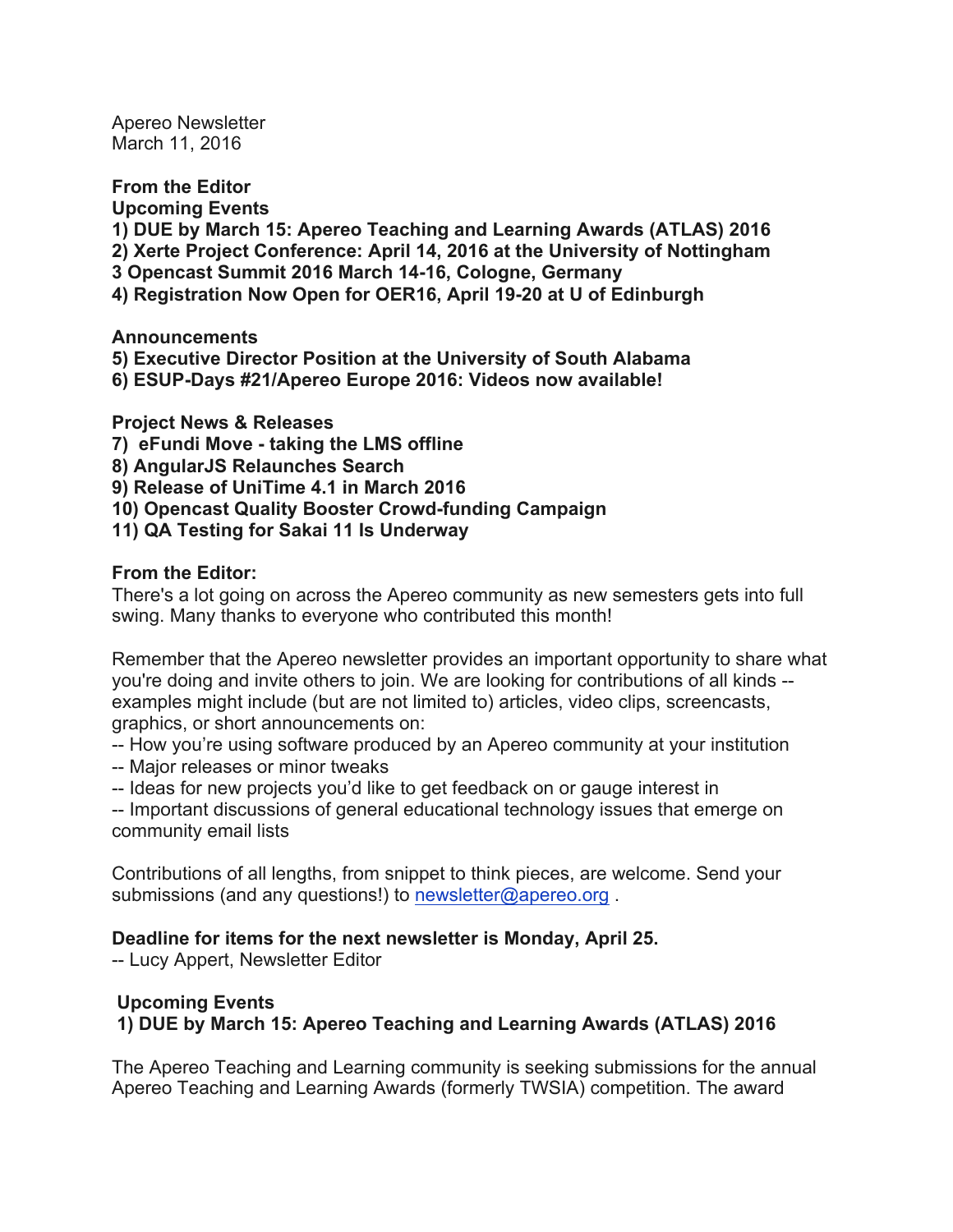recognizes innovation and excellence in technology-supported teaching, academic collaboration, and student engagement and learning.

With our new name, ATLAS, the awards committee welcomes a broader audience in the Apereo open source education community. We invite submissions that demonstrate innovative teaching and learning using not only Sakai, OAE, and Karuta, but also Xerte and Opencast. Based on merit, we hope to select up to six winners. This year, the selection process will consist of two steps:

Step 1: Filter Questionnaire Opening Date: Dec 28, 2015 Deadline: March 15, 2016

In order to provide the awards committee with a bit of background about your course/ project or portfolio as well as to enable you to select the application rubric that best applies to you, please complete a brief filter questionnaire and then download the appropriate application form.

Click here to start the brief filter questionnaire: https://docs.google.com/forms/d/1RhmPE2WHipMgXOWYAAdd-6ptYwuPGwYuC1nQixcaugA/viewform

Step 2: Application Submission Opening Date: Jan. 20, 2016 **Deadline: March 15, 2016**

Each applicant will submit an in-depth description of the innovative teaching method, practice or strategy submitted and how it addresses the award criteria. Please submit your application form at https://www.apereo.org/communities/atlas. Additional information on the award mission statement, a definition of innovation, criteria, rubrics, and previous winners are also available on the site.

Winners will be announced in early April 2016 and recognized at the Open Apereo Conference in May 22-25, 2016, hosted by New York University in New York City. *Registration and travel expenses will be covered for award winners.*

For further inquiries, please email luisa.li@apereo.org or cheryl.brown@apereo.org.

### **2) Xerte Project Conference: April 14, 2016 at the University of Nottingham**

The Xerte Project is pleased to announce that its 2016 conference is returning to the UK this year and to be held at the University of Nottingham on 14th April 2016. The last twelve months have been the most exciting in the history of the project, with our transition to the Apereo Foundation, the release of v3.0 and then v3.1 of Xerte Online Toolkits, and the continued growth of our fantastic global community of users and developers. This event will provide an opportunity to hear about the very latest developments and future plans from the project team and to learn more about the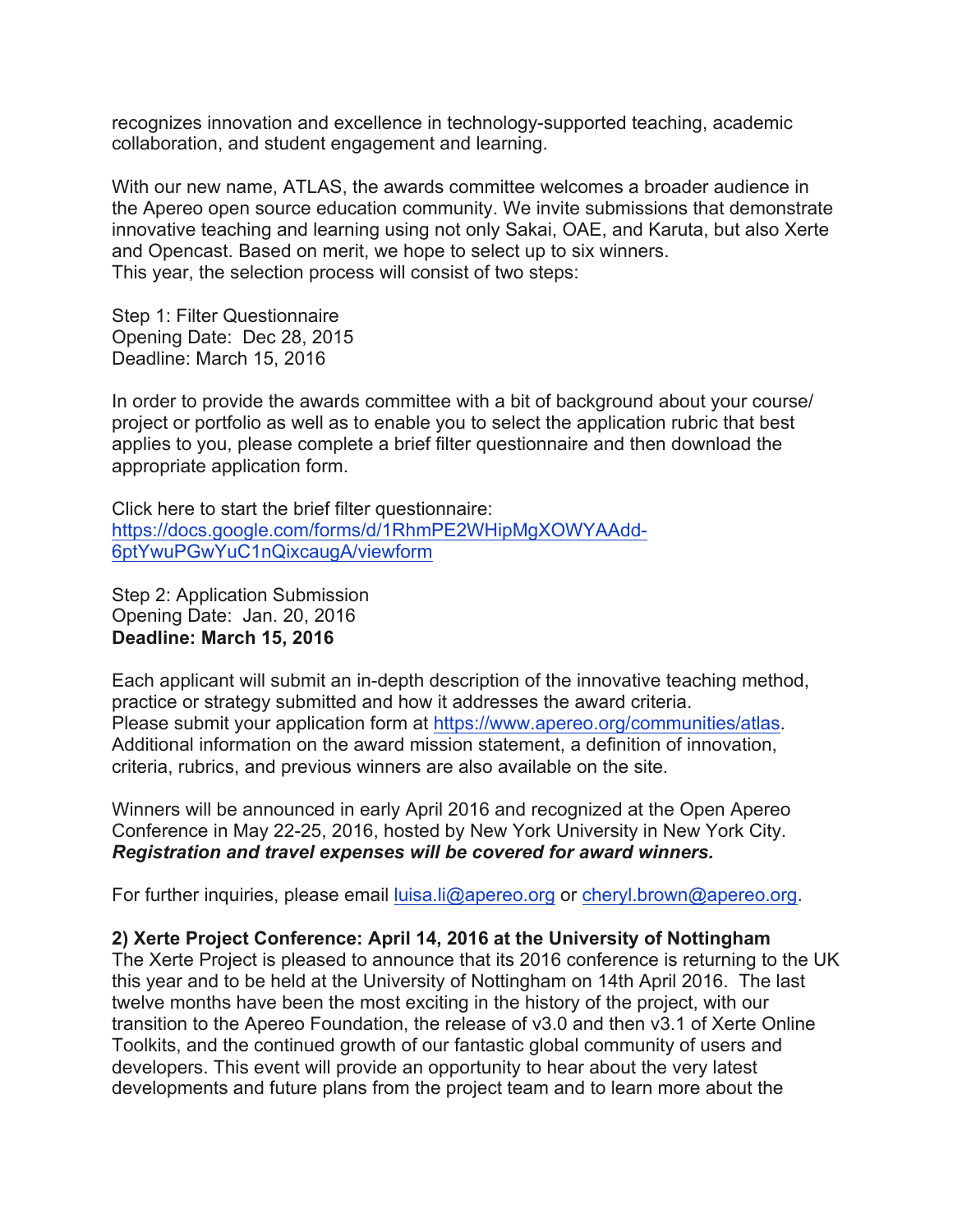Apereo Foundation and the exciting opportunities it brings.

We'd also like to showcase the fantastic work that we see going on in our user community and are inviting proposals for inclusion in a really exciting programme for the day. Submit your proposal here: http://goo.gl/forms/A4o3rNglqP

## **Strands:**

We're going to provide three strands of presentations to suit everyone from the newest users to the technical wizards, and we already have some fantastic speakers lined up. The programme will evolve between now and the actual event but topics will include Accessibility, Learning Design, Workflows, Collaboration, Student generated content, Digital Storytelling, Complementary tools & techniques, Templates and Customisation and of course news of all the latest features and developments! Full programme details will be continually updated and available here:

http://xot.xerte.org.uk/play.php?template\_id=1

## **Fees & Booking:**

There is a fee to attend this year, but after conference fees any remaining funds will contribute towards further Xerte developments and community support.

Early-bird prices for the first 50 tickets sold are now on sale but will disappear fast. Numbers for the event are also limited, so book your place now!

http://xerteconference2016.eventbrite.com/?aff=xertelist

## **Developer day 15th April:**

If you'd like to get actively involved in helping to develop and improve one of the most innovative and exciting open-source projects, the main conference will be followed by a day-long meeting of the existing development team and anyone new who wishes to contribute. This second day on the 15th will be free to attend. Contact us or indicate on the booking form if you are interested in attending on the 15th and joining our developer and contributor community.

We look forward to seeing you on the 14th April!

-- The Xerte Project.

# **3) Opencast Summit 2016 March 14-16, Cologne, Germany**

Registration for the annual Opencast summit is still open. A first draft of the Agenda is published. The conference will take place March 14-16, 2016 in Cologne, Germany. More information:

http://opencast.org/events/2016-opencast-conference

# **4) Registration Now Open for OER16, April 19-20 at U of Edinburgh**

OER16 will take place on 19th & 20th April 2016 at the University of Edinburgh. The conference will be chaired by Melissa Highton, Director of Learning, Teaching and Web Services at the University of Edinburgh, and Lorna Campbell, OER Liaison at the University of Edinburgh and EDINA Digital Education Manager.

# OER16 will focus on:

◦ The strategic advantage of open and creating a culture of openness.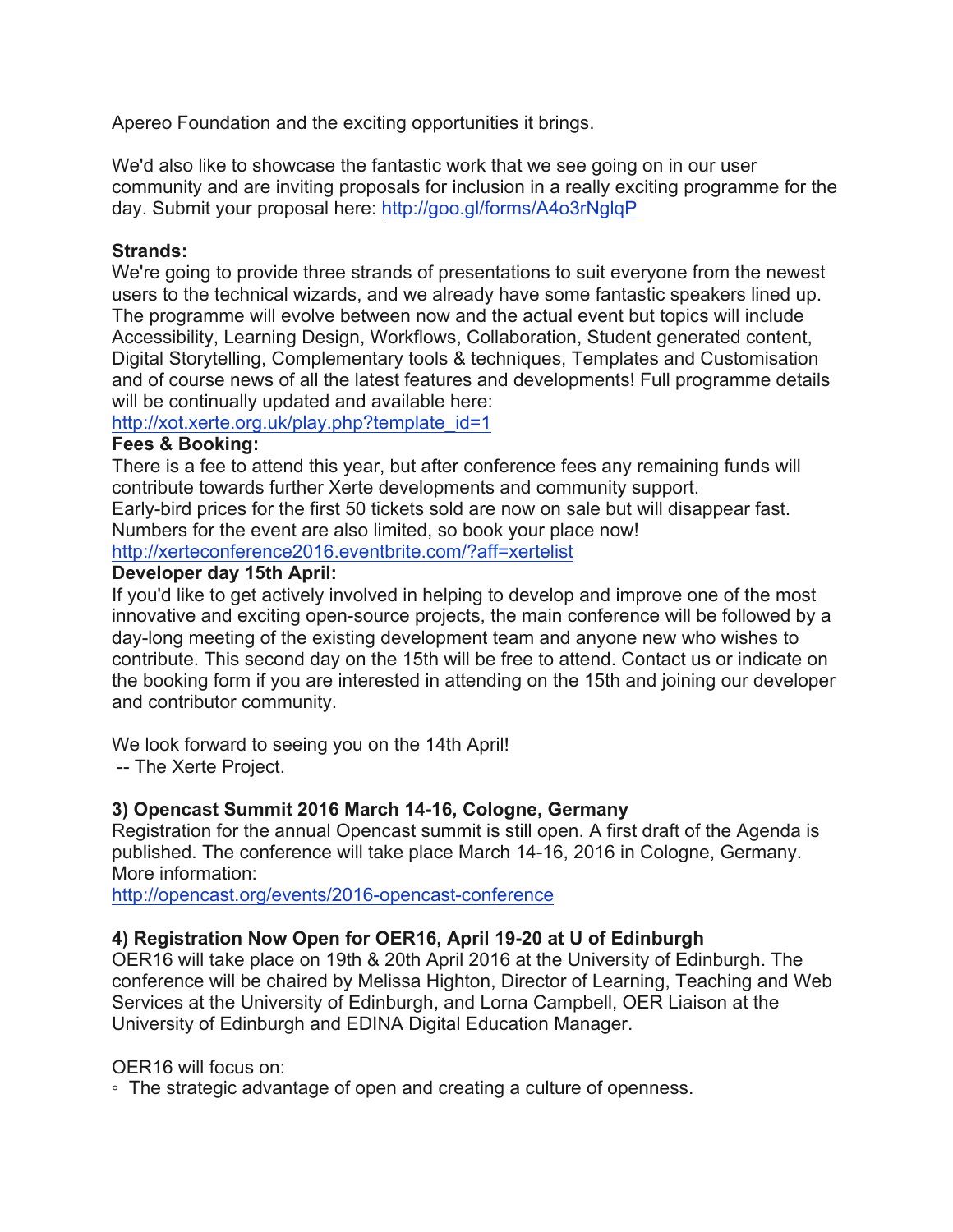- Converging and competing cultures of open knowledge, open source, open content, open practice, open data and open access.
- Hacking, making and sharing.
- The reputational challenges of openwashing.
- Openness and public engagement.
- Innovative approaches to opening up cultural heritage collections for education.

To book please visit: http://go.alt.ac.uk/OER16-Registration.

Follow #oer16 to keep up to date with all conference news or visit https://oer16.oerconf.org.

If you use Twitter, you may wish to tweet the following suggested text: "#oer16 registration is now open http://go.alt.ac.uk/OER16-Registration".

#### **Announcements**

#### **5) Executive Director Position at the University of South Alabama**

The University of South Alabama seeks an experienced individual to administer its Innovation in Learning Center (ILC) and USAonline units.

The Innovation in Learning Center, a university-wide initiative aimed at improving learning outcomes, has a highly active program of faculty development, course development, and pedagogy support. USAonline is the University's virtual campus and provides the technology infrastructure necessary for effective teaching, learning, and research at a progressive and growing university with over 16,000 students. This position oversees eight full-time staff, eleven graduate assistants, and three undergraduate students housed in a newly-renovated, state-of-the-art, 10,000 sq. ft. facility.

Further details are available at:

www.tinyurl.com/usailcexecdir

The University of South Alabama is an Equal Opportunity Employer -- Minorities/Females/Veterans/Disabled.

#### **6) ESUP-Days #21/Apereo Europe 2016: Videos now available!**

As announced in the last issue of this newsletter, the Apereo Foundation and the ESUP-Portail Consortium organized a joint conference last month in Paris.

This two-day event was an opportunity for attendees to discover new projects, keep track of the progress of the ongoing work, enjoy the feedback from members of each community, take a glimpse of upcoming challenges, exchange with colleagues from France and beyond, etc.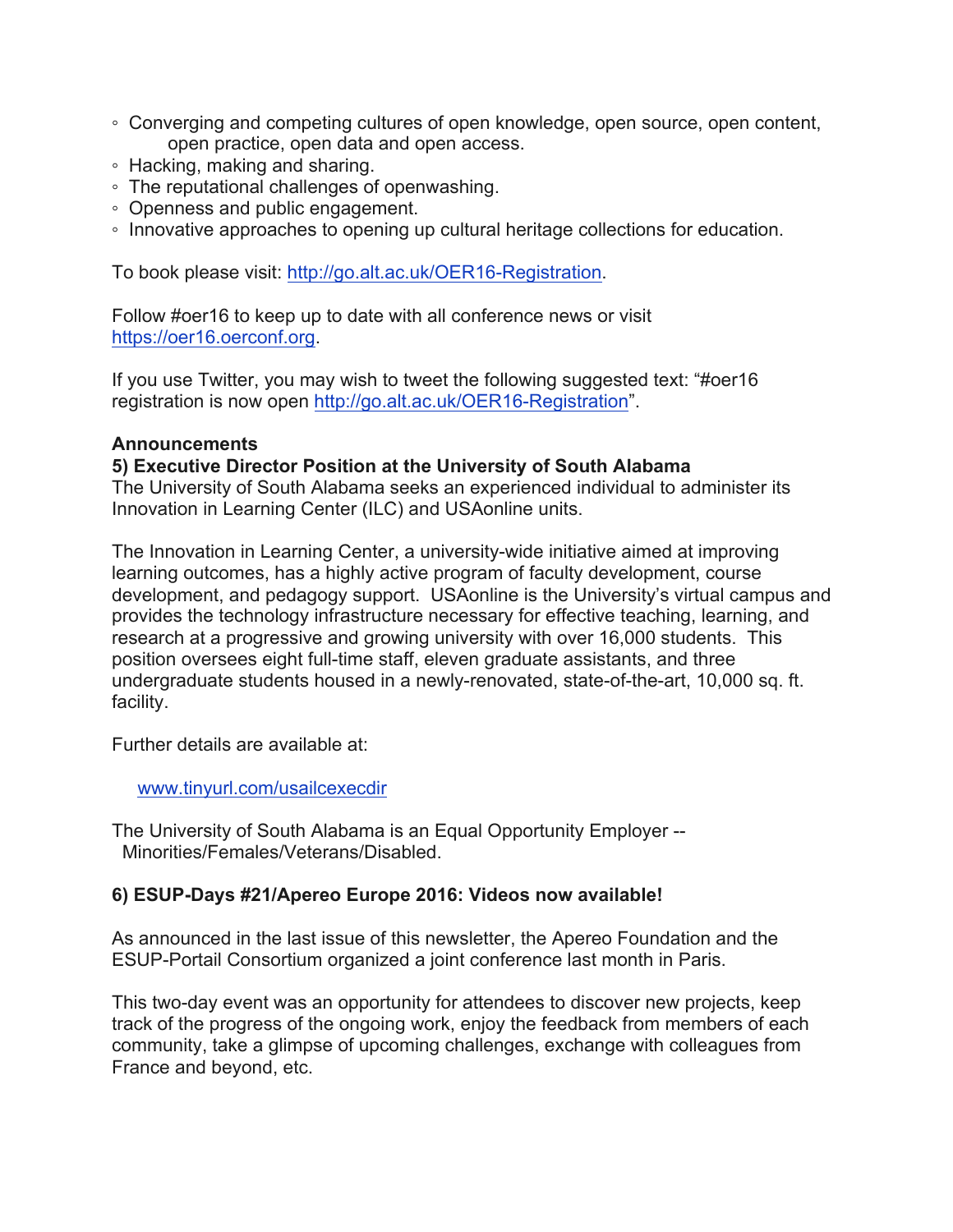In order for everyone to enjoy these great presentations, we are pleased to inform you that videos of all sessions given at this conference have been made available in English (https://mediasd.parisdescartes.fr/#/collection?id=sLpHg9nirjb1L ) and in French (https://mediasd.parisdescartes.fr/#/collection?id=4D\_bXE-J-Faou ). For those interested in downloading the original slides (in full resolution), just visit this page on our wiki: https://www.esup-portail.org/wiki/pages/viewpage.action?pageId=498139139.

The Conference Committee would like to once again thank all the conference speakers for the quality of their contributions and all attendees for their precious -and active! participation.

-- The ESUP-Days/Apereo Europe Conference Committee

### **Project News & Releases 7) eFundi Move - taking the LMS offline**

The North-West University in South Africa has successfully implemented and rolled out OPENCOLLAB's Synthesis product (branded eFundi Move), allowing students continued access to resources on mobile devices wherever they are.

Since 2007, the North-West University (NWU) in South Africa has worked towards a solution to address the hindrances of using an online Learning Management System in an environment where power outages, the lack of internet availability, and expensive data costs remain insurmountable challenges.

Sakai SOLO, an off-line learning product dependent on a flash disk, was introduced to the Sakai community at the Sakai conference in Paris, France in 2008, and in 2009 feedback was given after the successful launch of the product to a small target group of students at the NWU. OPENCOLLAB, the Apereo commercial partner in Africa, developed SOLO to meet the requirements of the NWU; however this project had to be discontinued in 2011 when all support for Google Gears was suspended by Google.

Since the idiom of the day was mobile apps and the flash disk was slowly becoming old technology, the decision was taken in 2014 to develop a hybrid e-learning solution for the online / offline availability of resources to allow students, even in offline mode, to utilise resources effectively using multiple devices, including mobile.

The first step was to develop an export function for the NWU's Sakai instance (eFundi), whereby Lessons could be exported in EPUB 3 format.

Secondly, the eFundi Move app was developed to allow a student access to content online when he / she has access to the Internet. The synchronisation of content is streamlined to enable offline access to the same content later on. The current Sakai functionalities that are available offline are Resources, Scheduling and Announcements. When an announcement is posted on the parent online LMS, a notification similar to a WhatsApp notification is sent to the mobile device. The app is currently available in the Google and Apple app stores and a desktop version for Mac and Windows is already in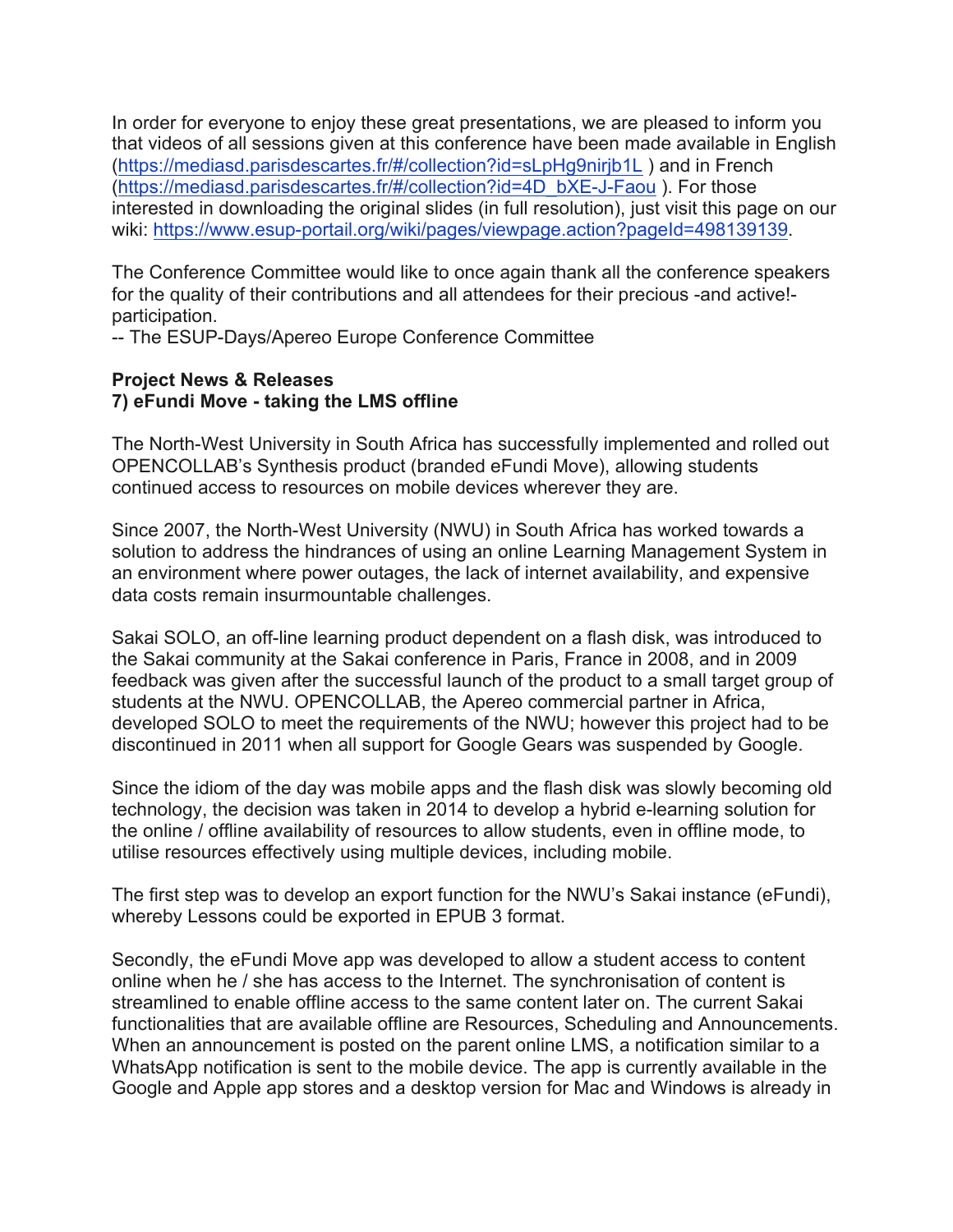production. The Windows mobile version will be available soon.

According to Martilene Orffer, Managing Director of OPENCOLLAB, Synthesis contributes to OPENCOLLAB's vision of affording students a much richer and seamless teaching and learning experience in an environment where access to the Internet remains challenging.

eFundi Move has been in production at the North-West University since January 2016. Demonstrations to lecturers have been held and the spontaneous take-up amongst students have been exceptional - more than 1000 downloads from the Google Play Store until the middle of February. Active marketing only commenced on the 22nd of February and a marketing campaign is underway to make this available to additional groups of students and lecturers in the second semester of 2016.

eFundi Move does not solve all the challenges with regards to pervasive online learning, but provides a solution for the next group of students who have intermittent access to the Internet.

*Acknowledgements*: ITC and Academic Support departments: North-West University

*Contact OPENCOLLAB at info@opencollab.co.za for more information about the Synthesis synchronisation engine and offline learning with Moodle and Sakai.* -- Elsabe Botha, Business Development Manager, OPENCOLLAB

### **8) AngularJS Relaunches Search**

AngularJS-portal recently re-launched its search features, now with a simpler presentation, and with the option to plug in Web and person directory search. Up next: using AngularJS-portal for the not-logged-in experience.

uPortal adopters (and others) are encouraged -- exhorted, really -- to jump right in and join UW-Madison in delivering faster, simpler, more consistent, and more designed portal experiences. One way to dive in: join the MyUW for You hands-on pre-conference workshop at Open Apereo 2016.

AngularJS-portal is a free and open source responsive HTML/CSS/JavaScript front end that complements and leverages a uPortal implementation, adding an alternative (and snappy!) landing page, dashboard widgets with a strong design aesthetic, app directory browsing, search over the app directory and beyond, simple notifications, and an alternative to Portlets for custom application development. AngularJS-portal implements the redesigned MyUW.

-- Andrew Petro

### **9) Release of UniTime 4.1 in March 2016**

UniTime 4.1, a new version of the comprehensive educational scheduling system is going to be released later in March. It features the new RESTful APIs, a brand new room management, and many improvements across all the functionality. For more